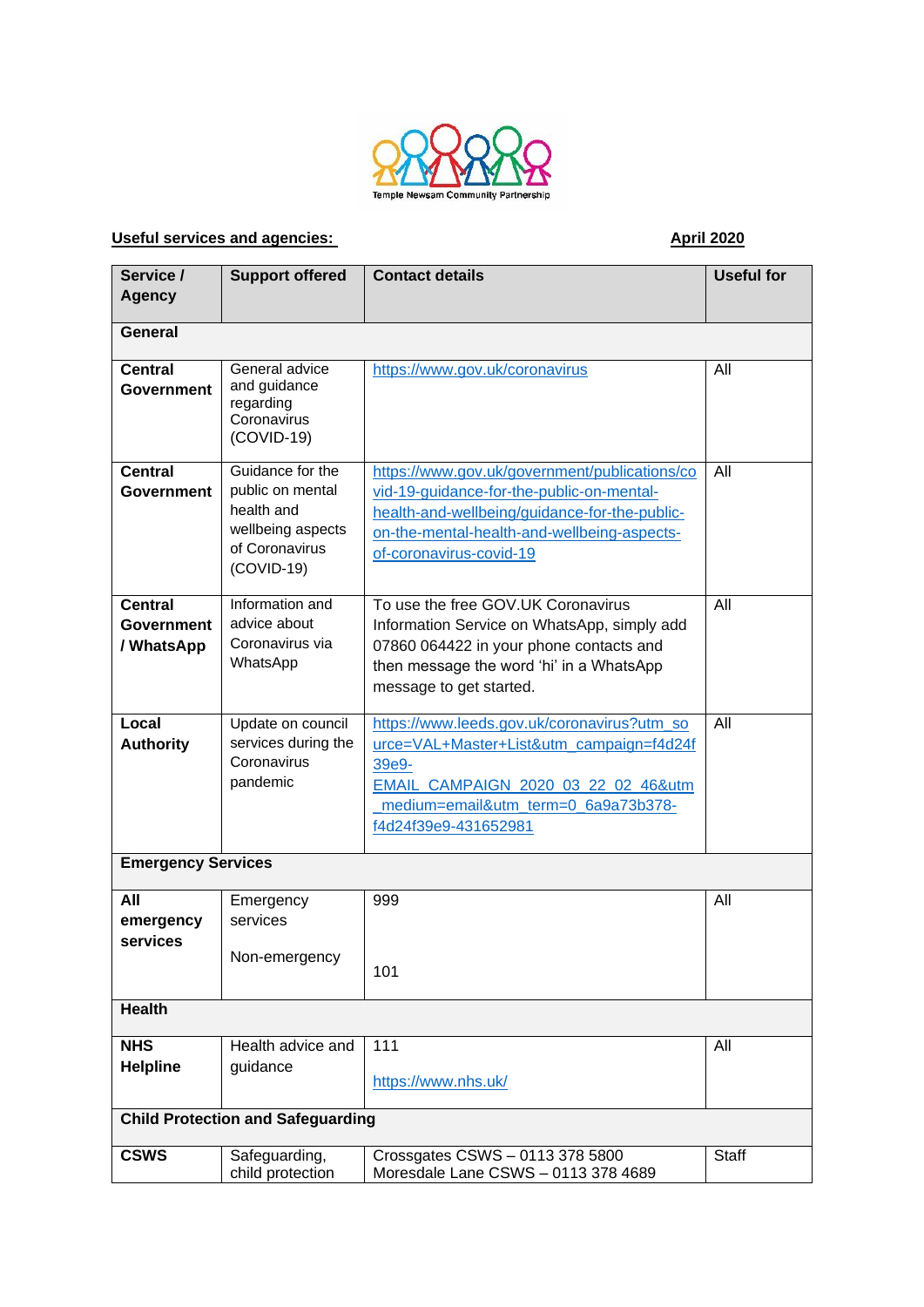| Service /<br><b>Agency</b>                        | <b>Support offered</b>                                                                                                                    | <b>Contact details</b>                                                                                                            | <b>Useful for</b>                             |
|---------------------------------------------------|-------------------------------------------------------------------------------------------------------------------------------------------|-----------------------------------------------------------------------------------------------------------------------------------|-----------------------------------------------|
|                                                   |                                                                                                                                           | Osmondthorpe CSWS - 0113 378 5021                                                                                                 |                                               |
| <b>Front Door</b><br>Safeguardin<br>g Hub         |                                                                                                                                           | 0113 3760336                                                                                                                      |                                               |
| <b>Emergency</b><br><b>Duty Team</b>              |                                                                                                                                           | 0113 376 0469 (Out of hours - for<br>professionals)                                                                               | <b>Staff</b>                                  |
|                                                   |                                                                                                                                           | 0113 5350600 (Out of hours - for community/<br>parents/carers)                                                                    | Community/<br>Parents/<br>Carers              |
|                                                   | <b>Emotional Health and Wellbeing</b>                                                                                                     |                                                                                                                                   |                                               |
| <b>Mindmate</b><br><b>SPA</b>                     | Advice / triage                                                                                                                           | 0300 5550324                                                                                                                      | Staff/<br>Parents/<br>Carers                  |
| <b>Childline</b>                                  | Support and<br>counselling for<br>young people                                                                                            | 0800 1111 (Freephone)<br>Childline.org.uk<br>https://www.childline.org.uk/                                                        | Young<br>people aged<br>19 years<br>and under |
| <b>NSPCC</b>                                      | Support and<br>counselling for<br>young people                                                                                            | https://www.nspcc.org.uk/                                                                                                         | Young<br>people aged<br>19 years<br>and under |
| <b>Samaritans</b>                                 | Confidential and<br>emotional support<br>24 hours a day                                                                                   | 116 123 (24 hours a day, 365 days a year)                                                                                         | All                                           |
| <b>Teen</b><br><b>Connect</b><br><b>Help line</b> | Emotional well-<br>being support                                                                                                          | 0808 8001212 (Call) (6pm-2am)<br>07715661559 (Text)<br>https://www.lslcs.org.uk/services/connect-<br>helpline/teen-connect/       | 13-18year<br>olds                             |
| <b>Mindmate</b><br><b>Website</b>                 | Mental health and<br>emotional<br>wellbeing support                                                                                       | https://www.mindmate.org.uk/                                                                                                      | All                                           |
| <b>The</b><br><b>Marketplace</b>                  | Counselling, drop<br>in, youth work,<br>group work                                                                                        | www.themarketplaceleeds.org.uk<br>0113 2461659                                                                                    | 11-24 year<br>olds                            |
| Kooth                                             | Free, safe &<br>anonymous online<br>support -<br>counselling and<br>emotional well-<br>being platform for<br>children and<br>young people | https://www.kooth.com/                                                                                                            | Children and<br>young<br>people               |
| <b>Mind</b>                                       | Emotional health<br>and wellbeing<br>advice, guidance,<br>support and<br>activities                                                       | https://www.mind.org.uk/information-<br>support/for-children-and-young-<br>people/coronavirus/coronavirus-and-your-<br>wellbeing/ | Young<br>people                               |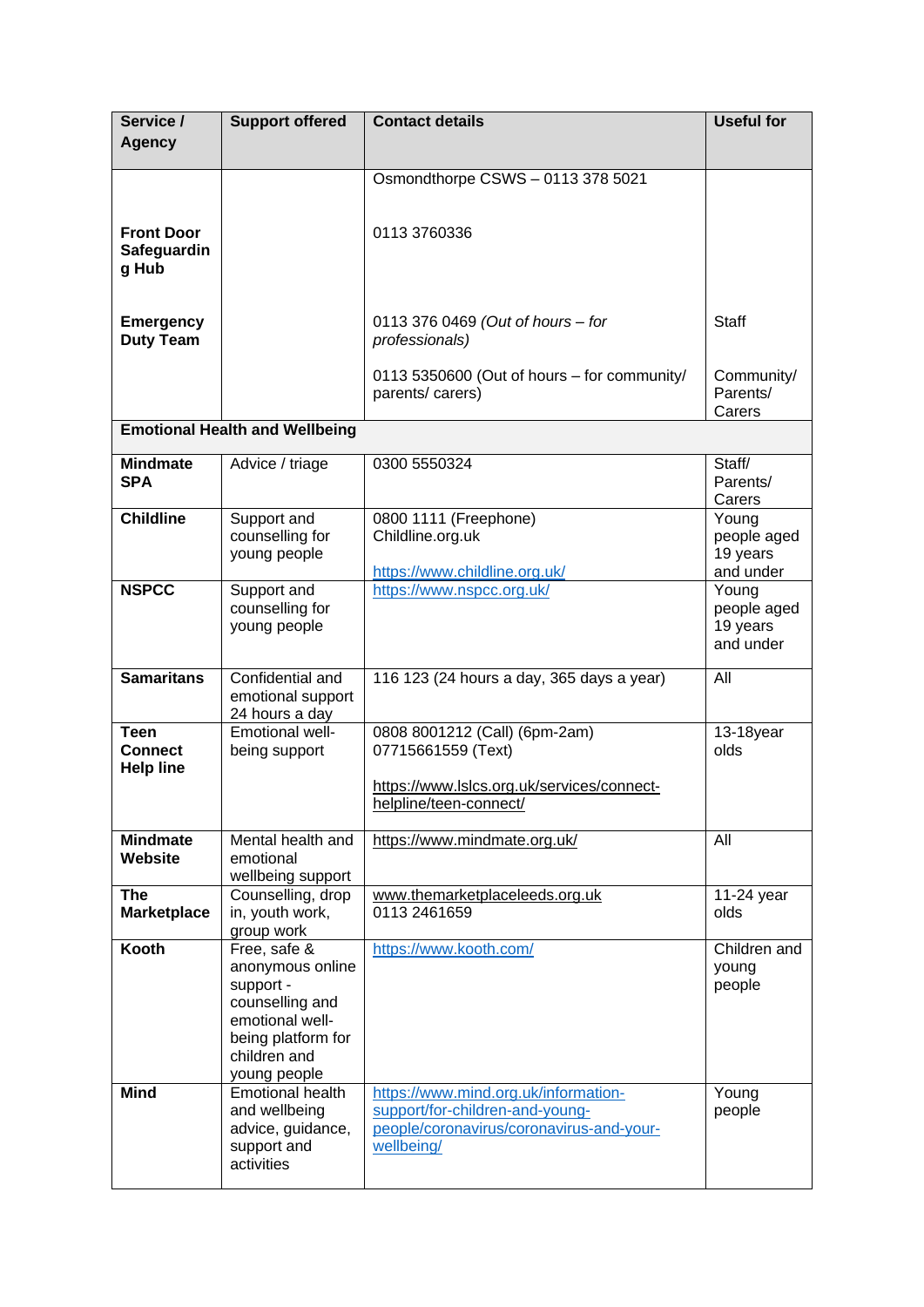| Service /                                                                                                                                                           | <b>Support offered</b>                                                                                                                                            | <b>Contact details</b>                                                                                                                                                                                                                                                                | <b>Useful for</b>                                                                                         |
|---------------------------------------------------------------------------------------------------------------------------------------------------------------------|-------------------------------------------------------------------------------------------------------------------------------------------------------------------|---------------------------------------------------------------------------------------------------------------------------------------------------------------------------------------------------------------------------------------------------------------------------------------|-----------------------------------------------------------------------------------------------------------|
| <b>Agency</b>                                                                                                                                                       |                                                                                                                                                                   |                                                                                                                                                                                                                                                                                       |                                                                                                           |
| <b>Mindwell</b>                                                                                                                                                     | <b>Emotional health</b><br>and wellbeing<br>advice, guidance<br>and support for<br>adults, including<br>self care,<br>relaxation<br>techniques and<br>mindfulness | https://www.mindwell-<br>leeds.org.uk/home/information-on-<br>coronavirus?utm_medium=email&utm_source<br>=govdelivery&utm_source=VAL+Master+List&<br>utm_campaign=f223e37369-<br>EMAIL CAMPAIGN 2020 03 26 09 45&utm<br>medium=email&utm_term=0_6a9a73b378-<br>f223e37369-431652981   | Parents/<br>carers/<br>members of<br>the<br>community                                                     |
| <b>Adult</b><br><b>Mental</b><br><b>Health</b><br><b>Crisis Team</b>                                                                                                | Adult mental<br>health crisis<br>support                                                                                                                          | 0300 300 1485                                                                                                                                                                                                                                                                         | Parents/<br>carers/<br>members of<br>the<br>community                                                     |
| <b>Education</b><br><b>Support</b>                                                                                                                                  | Telephone<br>support and<br>counselling for<br>education staff                                                                                                    | https://www.educationsupport.org.uk/helping-<br>you/telephone-support-counselling<br>08000 562 561                                                                                                                                                                                    | Education<br>professional<br>S                                                                            |
| <b>Domestic Violence Support</b>                                                                                                                                    |                                                                                                                                                                   |                                                                                                                                                                                                                                                                                       |                                                                                                           |
| <b>National</b><br><b>Domestic</b><br><b>Violence</b><br><b>Helpline</b><br><b>Leeds</b><br><b>Domestic</b><br><b>Violence</b><br><b>Service</b>                    | Domestic violence<br>support                                                                                                                                      | 0808 2000 247<br>(24 hours a day - freephone)<br>0113 2460401<br>administration@leedswomensaid.org.uk<br>https://ldvs.uk/                                                                                                                                                             | All                                                                                                       |
|                                                                                                                                                                     | <b>Food and Voucher Schemes</b>                                                                                                                                   |                                                                                                                                                                                                                                                                                       |                                                                                                           |
| Food<br><b>Scheme</b><br>(Joint<br>venture<br>between<br>LCC&<br><b>Voluntary</b><br><b>Action</b><br><b>Leeds</b><br>during the<br><b>Coronavirus</b><br>pandemic) | Food parcels/<br>supermarket<br>vouchers                                                                                                                          | https://www.dropbox.com/s/6mc3sm39jyfhzch/<br>Food%20Scheme%20Poster%20Key%20Orga<br>nisations%20%28002%29.pdf?dl=0&utm_sour<br>ce=VAL+Master+List&utm_campaign=f223e37<br>369-<br>EMAIL_CAMPAIGN_2020_03_26_09_45&utm<br>medium=email&utm_term=0_6a9a73b378-<br>f223e37369-431652981 | <b>Referrals</b><br>can be<br>made by<br>professional<br>s on behalf<br>of members<br>of the<br>community |
| Food<br><b>Scheme</b>                                                                                                                                               | Food parcels/<br>supermarket<br>vouchers                                                                                                                          | https://www.dropbox.com/s/nzcn7ofhjettdje/Fo<br>od%20Scheme%20Poster%20Public%20Use.<br>pdf?dl=0&utm_source=VAL+Master+List&utm<br>campaign=f223e37369-                                                                                                                               | Parents/<br>carers/<br>members of<br>the                                                                  |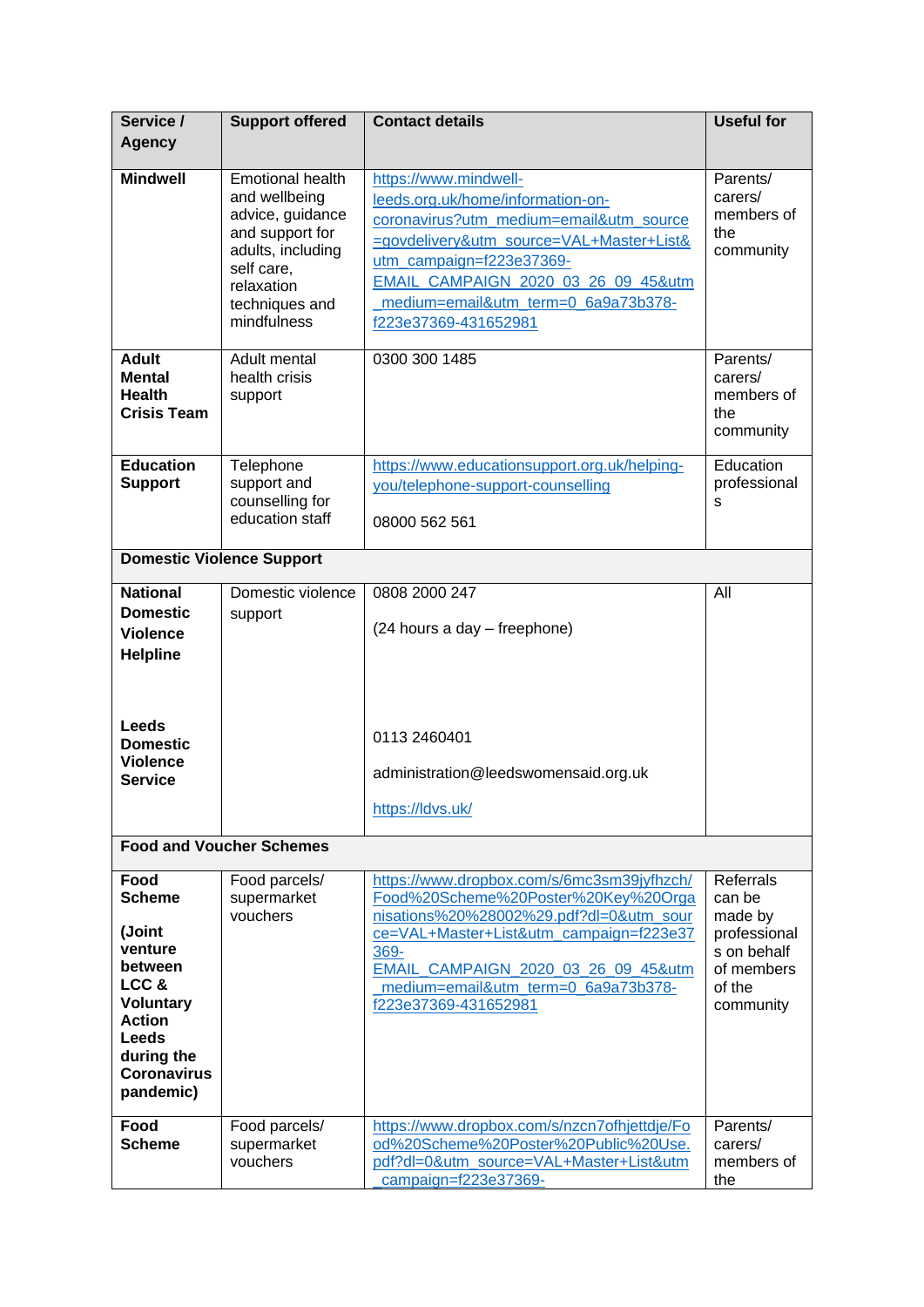| Service /                                                                                                                           | <b>Support offered</b>                                                               | <b>Contact details</b>                                                                                                                                                                                                                                    | <b>Useful for</b>                         |
|-------------------------------------------------------------------------------------------------------------------------------------|--------------------------------------------------------------------------------------|-----------------------------------------------------------------------------------------------------------------------------------------------------------------------------------------------------------------------------------------------------------|-------------------------------------------|
| <b>Agency</b>                                                                                                                       |                                                                                      |                                                                                                                                                                                                                                                           |                                           |
| (Joint<br>venture<br>between<br>LCC&<br><b>Voluntary</b><br><b>Action</b><br>Leeds<br>during the<br><b>Coronavirus</b><br>pandemic) |                                                                                      | EMAIL CAMPAIGN 2020 03 26 09 45&utm<br>medium=email&utm_term=0_6a9a73b378-<br>f223e37369-431652981<br>0113 3760330                                                                                                                                        | community -<br>Self referral              |
| <b>Leeds Food</b><br><b>Aid Network</b>                                                                                             | Food parcels and<br>support                                                          | https://leedsfoodaidnetwork.co.uk/category/ne<br>ws/?utm_source=VAL+Master+List&utm_camp<br>aign=5d758faf27-<br>EMAIL CAMPAIGN 2020 03 21 12 36&utm<br>medium=email&utm_term=0_6a9a73b378-<br>5d758faf27-431652981                                        | All                                       |
| <b>Salvation</b><br>Army                                                                                                            | Food parcels                                                                         | 0113 2445898                                                                                                                                                                                                                                              | Parents/care<br>rs                        |
| <b>St Vincents</b>                                                                                                                  | Food parcels,<br>clothing, financial<br>advice,<br>emergency<br>support              | 0113 248 4126                                                                                                                                                                                                                                             | Parents/care<br>rs                        |
| <b>Housing and Finance</b>                                                                                                          |                                                                                      |                                                                                                                                                                                                                                                           |                                           |
| Welfare<br><b>Rights</b><br><b>CAB</b><br><b>Money</b><br><b>Buddies</b>                                                            | Benefits advice<br>Legal, money,<br>confidential<br>advice<br>Debt, money,<br>advice | 0113 376 0452<br>0113 223 4400<br>0113 2350276                                                                                                                                                                                                            | Parents/care<br>rs                        |
| <b>Leeds</b><br><b>Housing</b><br><b>Options</b>                                                                                    | Housing support<br>and advice                                                        | 0113 222 4412<br>07891273939 (out of hours 5pm-8am)                                                                                                                                                                                                       | Parents/care<br>rs                        |
| <b>Groundwork</b><br>'s Green<br><b>Doctor</b><br><b>Scheme</b>                                                                     | Energy, fuel and<br>water bill issues                                                | https://www.dropbox.com/s/j7knx727sc0gmon/<br>Groundwork%20Service%20Update.pdf?dl=0&<br>utm_source=VAL+Master+List&utm_campaign<br>$=$ f6c437540c-<br>EMAIL CAMPAIGN 2020 03 31 02 42&utm<br>medium=email&utm_term=0_6a9a73b378-<br>f6c437540c-431652981 | All                                       |
| <b>Drug and Alcohol Support</b>                                                                                                     |                                                                                      |                                                                                                                                                                                                                                                           |                                           |
| <b>Forward</b><br>Leeds                                                                                                             | Advice and<br>support about<br>drug and alcohol<br>use                               | 0113 8872477<br>Monday - Friday 9am- 5pm                                                                                                                                                                                                                  | Parents/<br>carers and<br>young<br>people |